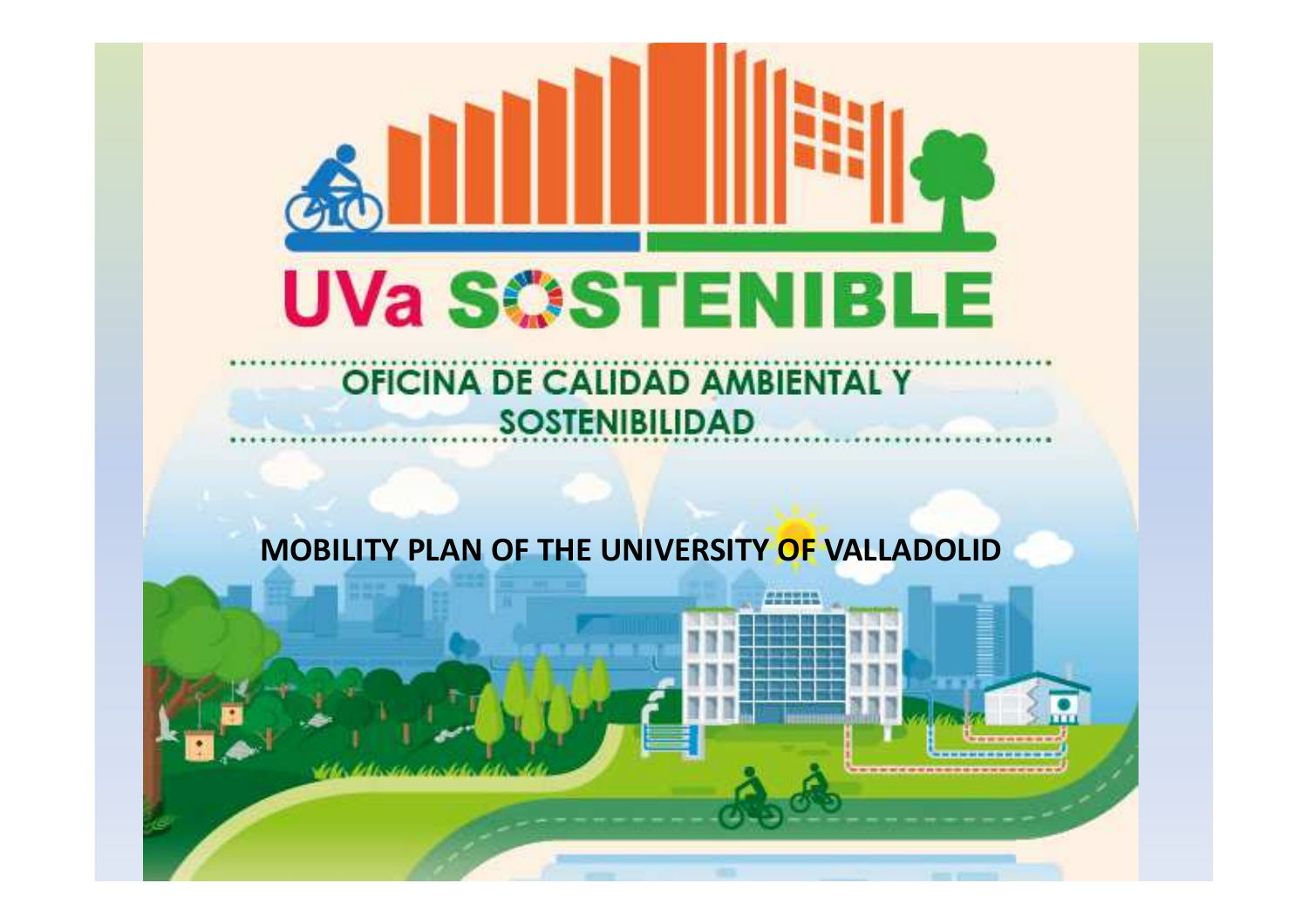## **UVa**

In order to know in depth the problem of mobility in the Universitiy of Valladolid, mobility studies have been developed in the four cities where we have our campuses: Valladolid, Palencia, Segovia and Soria.

#### The main objectives were:

- • Estimate the number of daily trips to the centers of the University of Valladolid and its modality, the time used and the origins of the trips
- • Identify the reasons that motivate the choice of a means of transport over others and know the difficulties we have to implement more sustainable means of transport
- •Develop an action plan with measures to promote sustainable mobility

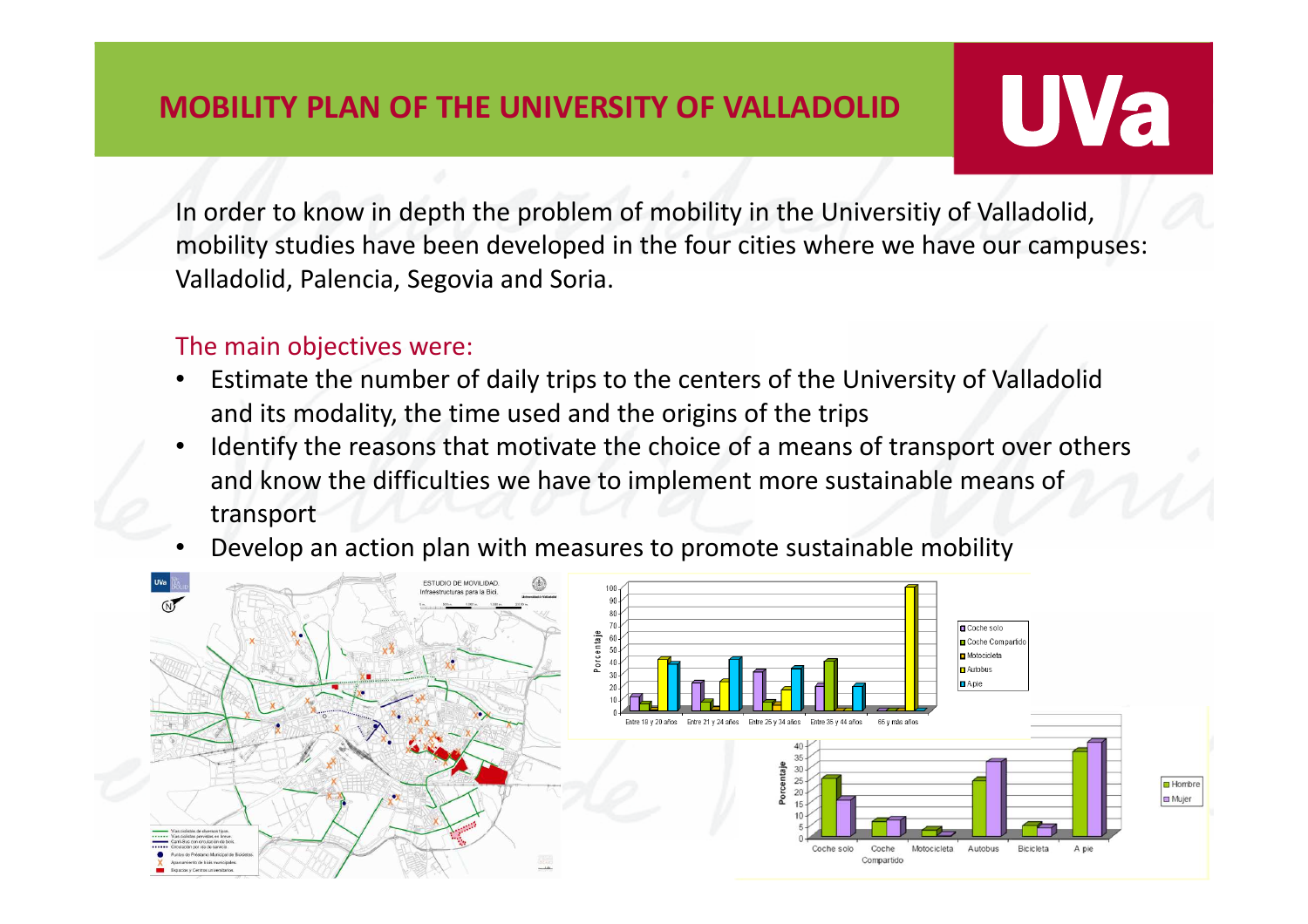# <u>UVa</u>

*i*Muévete

### BIKE LOAN SYSTEM

- • A long-term free bike loan system was created for the entire university community and all campuses
- •200 bikes available
- •Duration for the entire course, or on demand
- $\bullet$  We also have a short-term free loan system available for visitors and events, 50 bikes available
- •Great success, covering the offer in the firsts days of registration





con la estamo gratuit hiciclatas d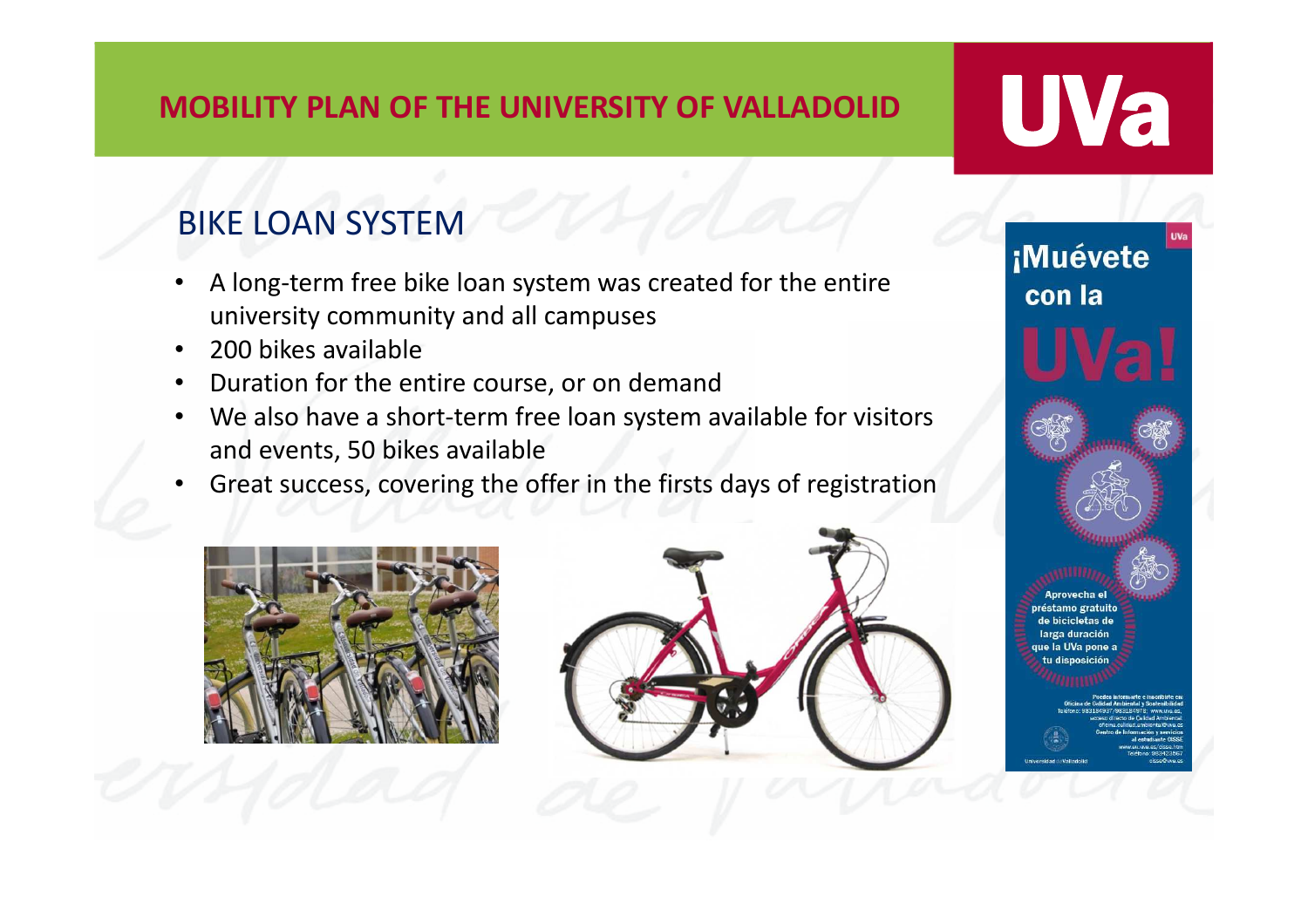# **UVa**

### PROMOTION OF ELECTRIC MOBILITY

- • The University of Valladolid is in the process of replacing its traditional vehicles with electric ones, having already incorporated a Renault Kangoo van to the Post Office service, and seven recharging points
- Also, 15 electric bicycles have been purchased for •workers who make frequent trips between buildings





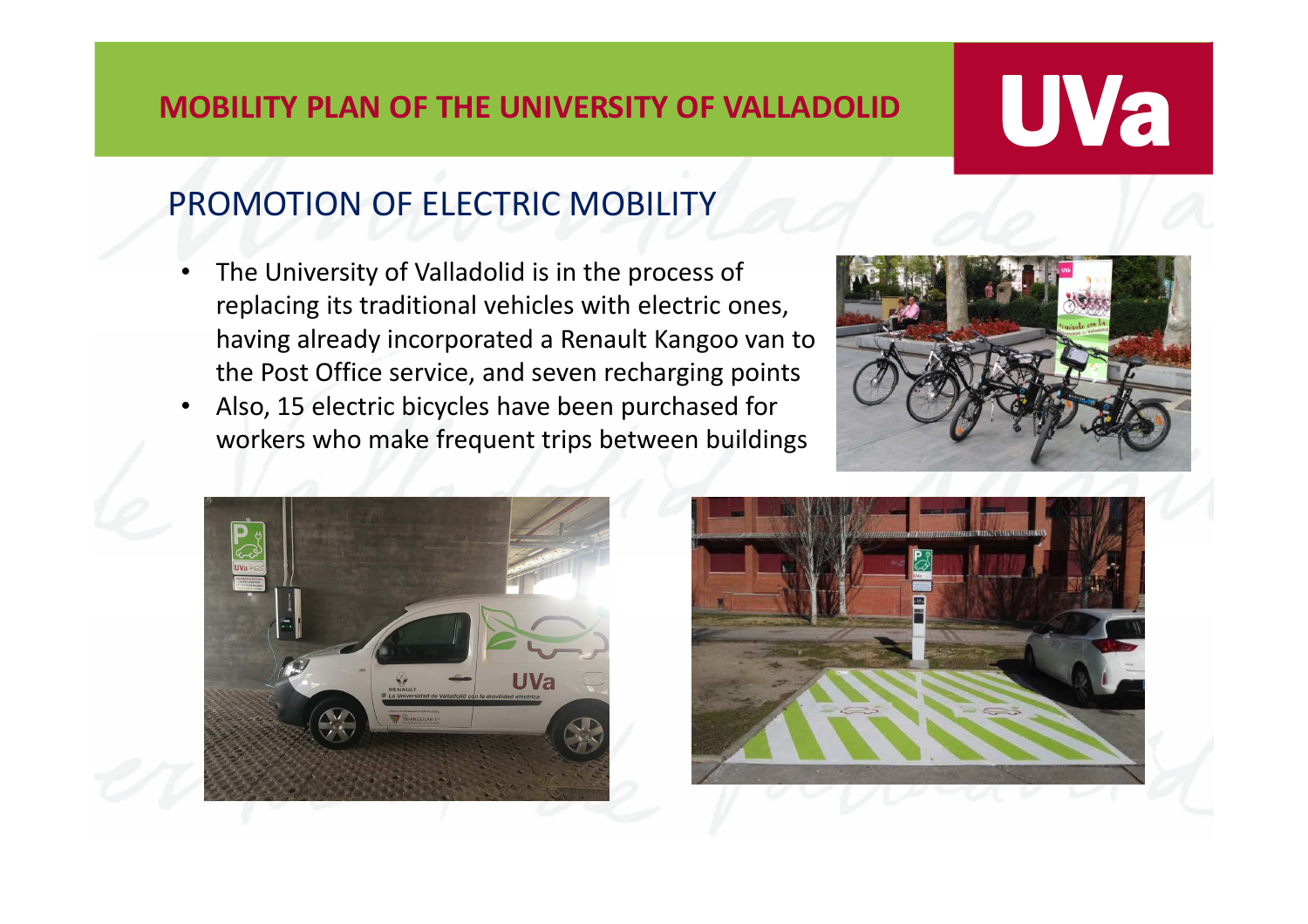# <u>UVa</u>

### **CAR POOLING**

- The objective of the program is to reduce the number of private vehicles that go •to the University of Valladolid, with the associated reduction in costs, pollution, congestion and noise.
- • The system is intended for people who have to make a business, training, pleasure or professional trip and are looking for other people to share the trip, the car and the expenses. It works completely online. By connecting to the Web Site they have access quickly, easily and comfortably.

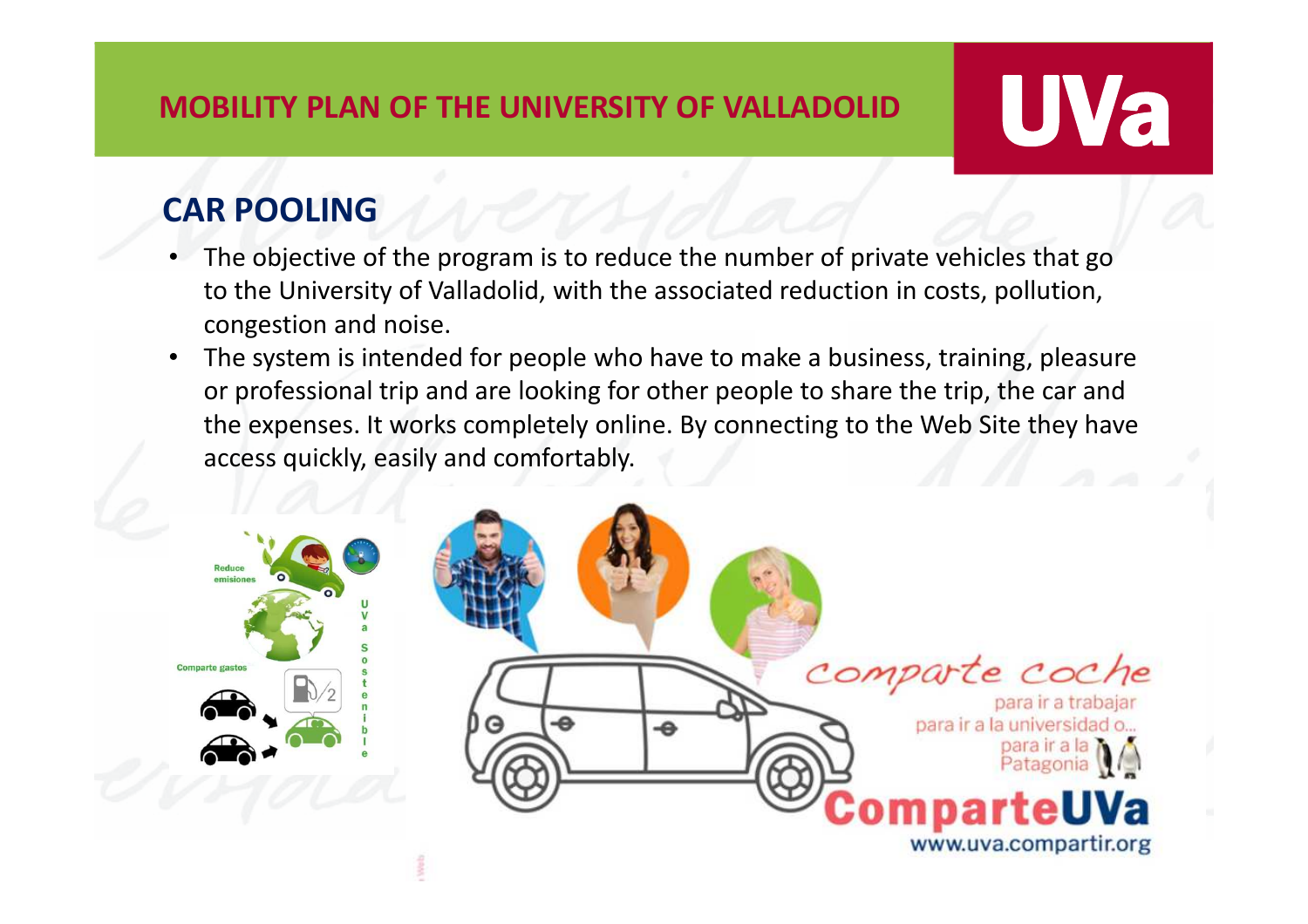# <u>UVa</u>

### **INFRASTRUCTURE IMPROVEMENT**

- • The network of cycling and pedestrian lanes has been increased within the framework of the European Interreg project, URBAN AIR, of which the University was coordinator.
- •In the last three years 14500 m2 have been created or rehabilitated
- $\bullet$  In the last three years, 380 bike racks and scooter racks have been installed
- Also, four bicycle repair columns (air tool column) have been installed •with the necessary tools.

**Jrban Air** 



Interreg

España - Portugal

Fondo Europee de Desamillo Begion



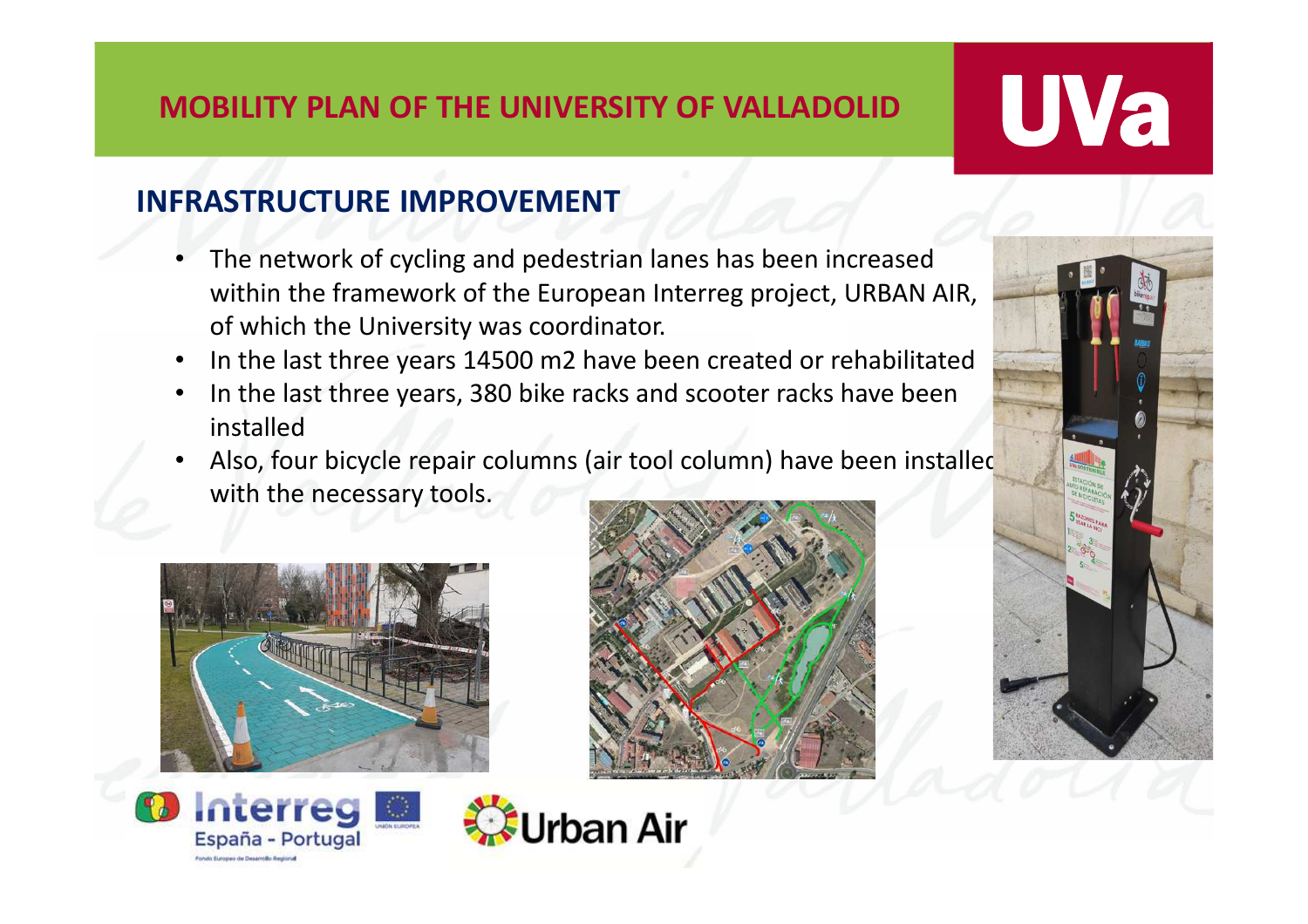## UVa

### **MOBILITY PROMOTION APPS**

- • Ciclogreen is a gamified online platform that rewards with discounts and gifts the sustainable trips and moderate exercise of workers and students (by bike, on foot, running and on skates) through an innovative system of points, 'Challenges' and' Rewards', using free mobile applications linked to the platform
- $\bullet$  The Planet App is a sustainability coach, that measures the personal carbon footprint, establishes a personal sustainability plan to reduce your footprint through defined actions and habits, and follow your progress

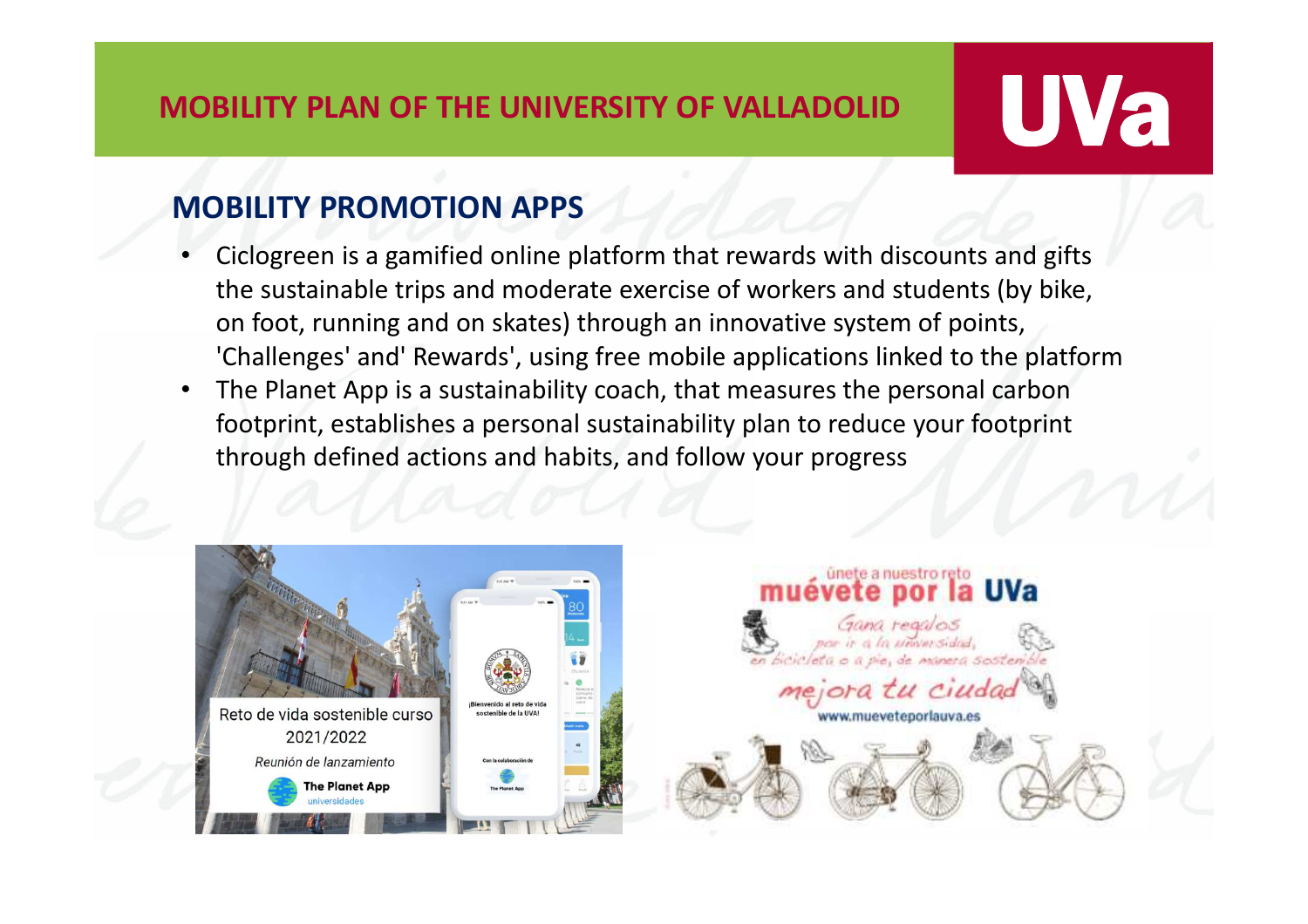### **OTHER ACTIONS**

#### Improvement of public transport

Some urban bus lines have modified their route to go directly through some campuses. Faster and more direct university lines have also been achieved

UVa

#### Charging for parking

The available parking lots have been improved, and barriers have been installed. As <sup>a</sup> consequence, all car parks carry <sup>a</sup> charge.

#### Awareness actions

Online and face-to-face bicycle mechanics courses, guided bike tours, mobility courses